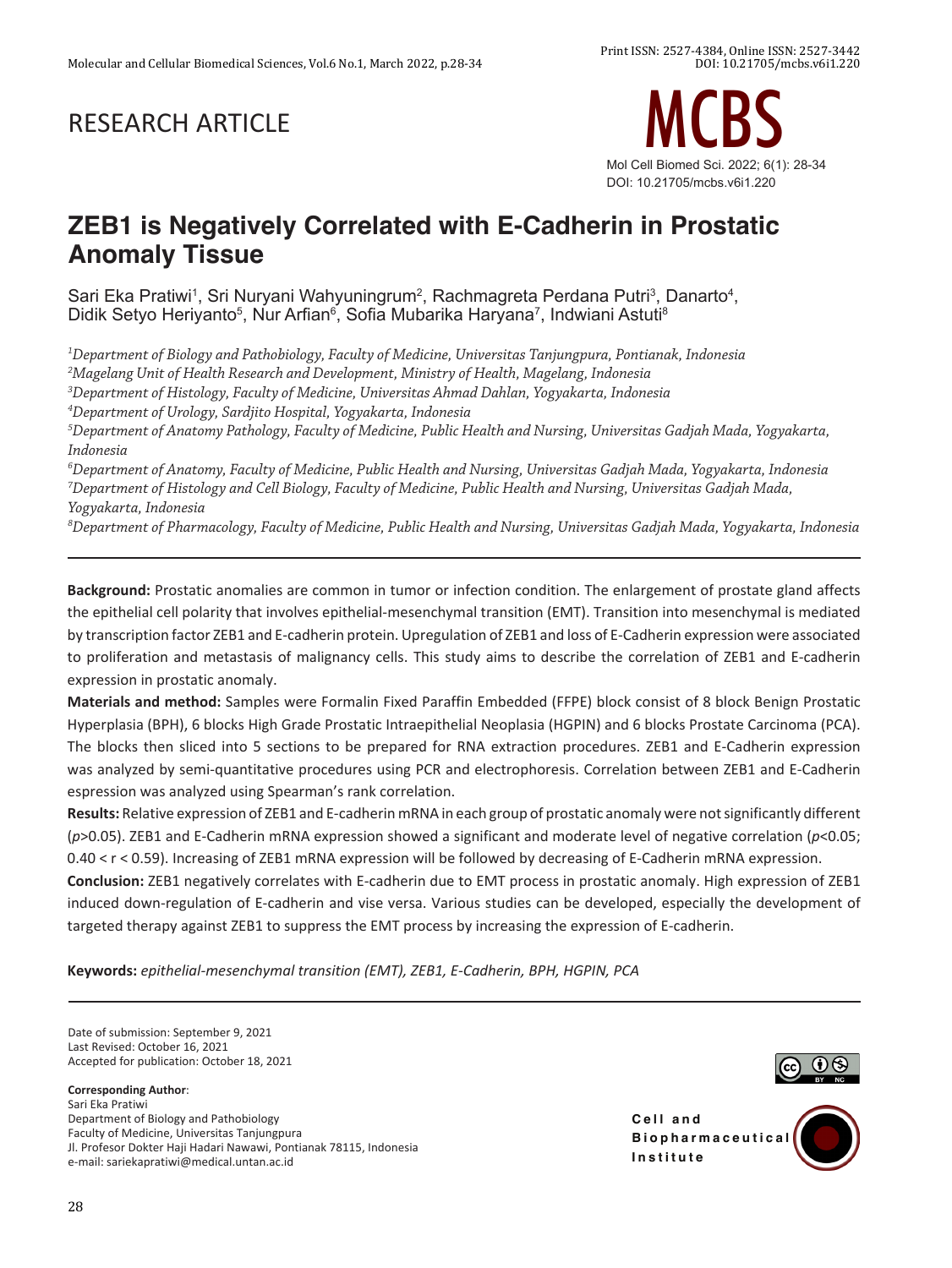### **Introduction**

The prostate gland is part of male reproductive system that produce semen fluid and carry sperm from testicles when penis has ejaculating.<sup>1</sup> The size of prostate width, height and length tend to increase with age.<sup>2</sup> Several common prostatic anomaly are Benign Prostatic Hyperplasia (BPH), Prostatic Intraepithelial Neoplasia (PIN) and Prostate Adenocarcinoma (PCA). One of the most common urologic diseases is BPH, which is often found in elderly people.<sup>3</sup> The other prostatic gland anomaly is PIN, categorized as low grade PIN (PIN1), and high grade PIN (PIN1 or PIN2).3,4 The anomaly that leads to PCA is High Grade Prostatic Intraepithelial Neoplasia (HGPIN). The incidence of HGPIN increases with the age of the patient. Patients with HGPIN have 15 times more risk for adenocarcinoma prostate development compared to those without HGPIN.4 Meanwhile, it is difficult to differentiate HGPIN and PCA. Some recent studies still encounter difficulties to distinguish HGPIN from BPH because of the similarity of their morphology.<sup>5</sup>

PCA is the second highest occurring cancer and leading cause of death among men in America and Europe.<sup>6</sup> In Asia, the prevalence of prostate adenocarcinoma is 7.2 of 100,000 men each year. In Indonesia, the incidence of PCA for the last 8 years was 1,102 patients, with mean age of 67 years old and 50% found in advanced stages.7 While localized prostate cancer is often slow-growing and clinically stable, meta-static spread lowers the possibility of survival and therapy is rarely curative. The mortality rate is associated with metastasis.<sup>8-10</sup>

It has been reported that tumor progression and metastasis associate with epithelial-mesenchymal transition (EMT). This transition altered interaction of cell-cell, cellextracellular matrix and induce epithelial cell forming mesenchymal phenotype with higher motility.<sup>11</sup> Indeed, EMT occurs in normal development. It is reversible and, in some cases, cells undergo mesenchymal to epithelial transition (MET). In normal development, EMT and MET were highly planned and regulated, whereas in tumorigenesis, the order of mechanism is uncertain, time-independent, or some pathway maybe miss-regulated. During tumorigenesis, molecular program leads to EMT as consequence of oncogenic signaling.12 EMT is found well correlated with poor prognosis of neoplastic disease. Activation of EMT has been marked as critical process for anomaly and malignant phenotypes of cells. The role of EMT support malignant cell to invades, migrates and metastasis in distant organs.13 EMT dysregulation is reported found in various malignant cell, like breast, prostate, colon and lung.<sup>14-17</sup>

Transition into mesenchymal or epithelial cell surface polarity is mediated by E-cadherin protein.<sup>12</sup> In association with EMT during tumorigenesis, the expression of E-cadherin is down-regulate, resulting loss of cell-cell adhesion and cell junction and promote malignant cell to invade surrounding tissue and migrate to distant organ.<sup>18</sup> Loss of E-cadherin expression has been reported in many human malignancies.19-22

There are several transcription factors, which are involved in the EMT process, and one of them is zinc finger Enhancer Box (E-Box) binding homeobox 1 (ZEB1). ZEB1 promotes EMT through suppressing the cell adhesion protein E-cadherin, which is prominent glycoprotein in controlling the epithelial phenotype.<sup>23</sup> ZEB-1 suppress E-cadherin expression through binding to E-box in the promoter of Cadherin 1 (CDH1) and recruits C-terminal binding protein (CtBP) transcriptional co-repressors, triggering to suppressed CDH1 transcription and promote EMT.<sup>24</sup> It has been reported that up-regulation of ZEB-1 expression plays a role in progression and metastasis in various tumor.<sup>25-27</sup> Among EMT markers, the clinical importance of ZEB1 in PCA has been shown. Indeed, its expression is boosted according to the various progression steps of PCA and is correlated with reduced overall survival. ZEB1 is a key transcription factor for EMT that promotes multi-drugs resistance, proliferation, and metastasis.28,29

Association of E-cadherin and ZEB1 as regulator in EMT process has been showed in many studies. In Indonesia, study about this association is still rarely done, especially in prostatic anomaly condition. In this study, we describe a correlation of E-cadherin and ZEB1 expression in prostatic anomaly using Formalin Fixed Paraffin Embedded (FFPE) samples.

#### **Materials and methods**

#### *Sample Collection*

This was a cross-sectional study which involved 20 patients with prostatic anomaly. Samples were FFP block from Laboratory of Cito Yogyakarta which stored from 2017 until 2018, in collaboration with Anatomical-Pathology Department of Medical Faculty, Universitas Gadjah Mada. Samples were taken purposively regarding prostatic anomaly tissue were difficult to obtained. Detail of subjects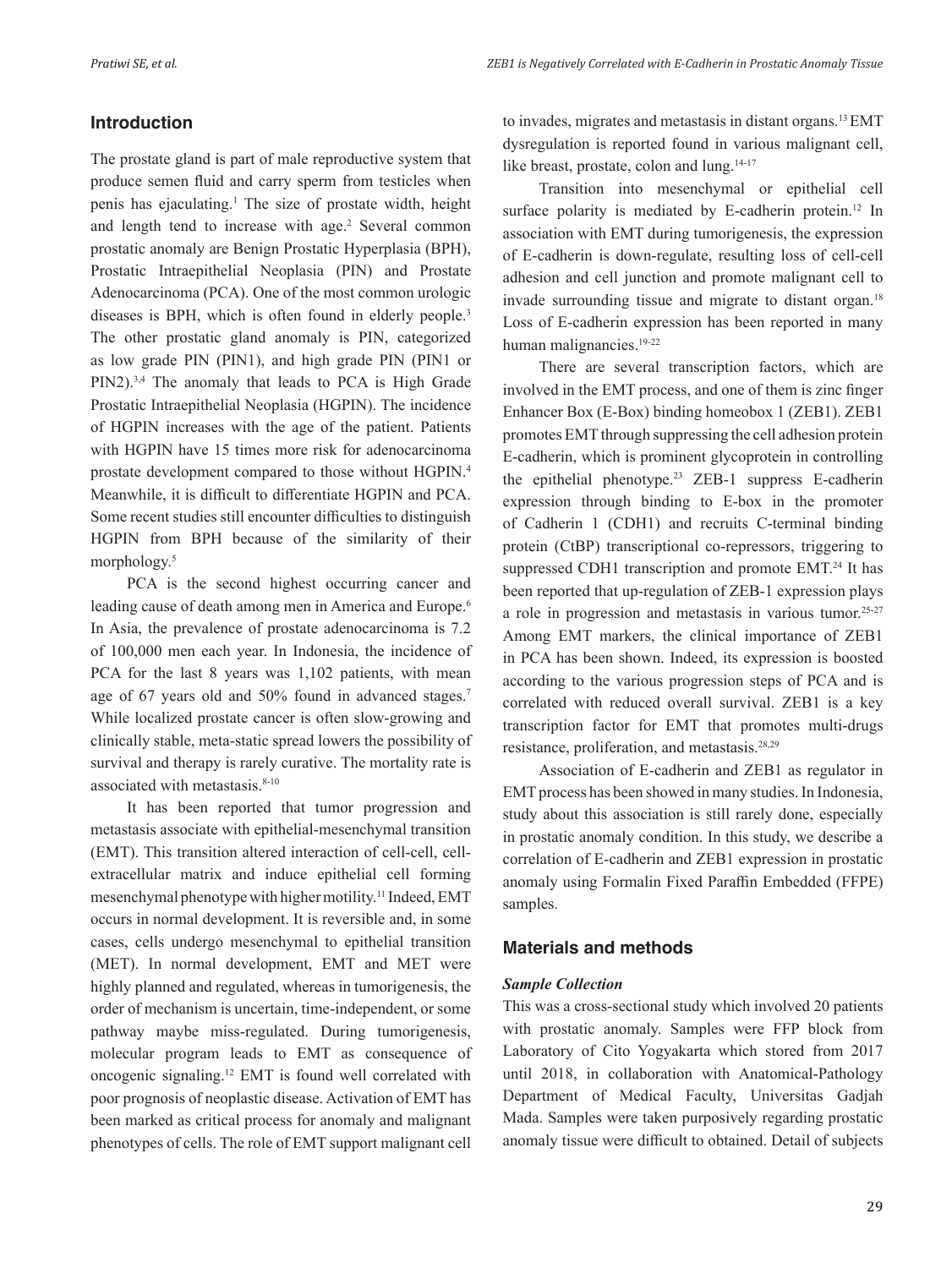identity were confidential and not showed in this study. Samples consist of 8 block of BPH, 6 blocks of HGPIN and 6 blocks of PCA. The blocks then sliced into 5 sections to be prepared for RNA extraction procedures. This study was approved by Medical and Health Ethics Comittee of Medical Faculty, Universitas Gadjah Mada (Ref: KE/ FK/0888/EC/2018).

## *Total RNA Extraction and Reverse Transcriptase-PCR (RT-PCR)*

Total RNA was extracted from FFPE sections using miRNeasy FFPE Kit (Cat. No. 217504, Qiagen, Hilden Germany). After FFPE blocks were sliced, the sections were placed in safe lock tubes (1.5 mL), and 160 µL Xylene was added to each tube, for deparaffinization process. The RNAs were eluted in 30 µL RNase-free water. RNA concentration and purity was calculated using Nanodrop (NanoVue Plus, GE Healthcare, Life Science, Chicago, IL, USA). The cDNA synthesis was carried out by reverse transcription reactions using miRCURY LNA RT Kit (Cat. No 339340, Qiagen) and ReverTra Ace® qPCR RT Master Mix with gDNA remover (FSQ-301, Toboyo, New York, NY, USA). All the process were performed using thermal cycler (Cat. No. A24811l, Applied Biosystems, Waltham, MA, USA) following the manufacturer's guidelines. The cDNA were stored at -20°C until further analysis.

#### *PCR and Electrophoresis of E-Cadherin and ZEB1 mRNA*

E-Cadherin (CDH1) and ZEB1 mRNA expression was analyzed by semi-quantitative procedures using PCR and electrophoresis, compared to β-actin expression as housekeeping gene. This study used GoTaq ® Green Master Mix (Promega, Madison, WI, USA). Master Mix as much as 12.5  $\mu$ L, forward primer 1  $\mu$ L, reverse primer 1  $\mu$ L and nuclease free water 9.5 µL were added into 3 µL cDNA template. Annealing temperature for ZEB1 and E-Cadherin

were set at 57 $\degree$ C and for  $\beta$ -actin at 56 $\degree$ C, for 40 cycles. Then, followed by electrophoresis procedure in agarose gel 2%, at 100 V for 12 minutes. We used ImageJ software to analyze the intensity of electropherogram bands' densities. The mRNA primer sequences are showed in Table 1.

#### *Data Analysis*

Data were analyzed using SPSS 21 (IBM Corporation, Armonk, NY, USA). Subject characteristics were described as mean and standard deviation (minimal and maximal score), or as total number (n) and percentage. Mean difference were analyzed using non-parametric Kruskal-Wallis test. Correlation between ZEB1 and E-Cadherin mRNA expression was analyzed using Spearman's rank correlation. Statistically significant is considered when *p*-value<0.05.

#### **Results**

#### *Subject Characteristic*

This study involved 20 subjects of prostatic anomaly, who consist of 8 patients of BPH, 6 patients of HGPIN and 6 patients of PCA. Patient were dominated by elderly with average of age was 68 years old. Relative expression of E-cadherin and ZEB1 in each group of prostatic anomaly were not significantly different (*p*>0.05). Subject's characteristic was shown in Table 2.

## *Correlation of ZEB-1 and E-Cadherin mRNA Relative Expression*

Based on bivariate correlation analysis, ZEB1 and E-Cadherin mRNA expression showed a significant and moderate level of negative correlation ( $p$ <0.05; 0.40 < r  $<$  0.59). This was means that increasing of ZEB1 mRNA expression will be followed by decreasing of E-Cadherin mRNA expression, and *vice versa*. ZEB1 mRNA expression

**Table 1. Primer sequence of ZEB1, E-Cadherin and** b**-actin.**

|                  | mRNA    | <b>Primer Sequences</b>      | <b>Product Lenght</b> |  |
|------------------|---------|------------------------------|-----------------------|--|
| ZEB <sub>1</sub> | Forward | 5'- CGGCGCAATAACGCTGTTT -3'  |                       |  |
|                  | Reverse | 5'- GTTCTCACACCCCACACCTC-3'  | $166$ bp              |  |
| CDH <sub>1</sub> | Forward | 5'- TCATGAGTGTCCCCCGGTAT -3' |                       |  |
|                  | Reverse | 5'- TCTTGAAGCGATTGCCCCAT-3'  | 240bp                 |  |
| $\beta$ -actin   | Forward | 5'-CGCGAGAAGATGACCCAGATC-3'  | $125$ bp              |  |
|                  | Reverse | 5'-TCACCGGAGTCCATCACGA-3'    |                       |  |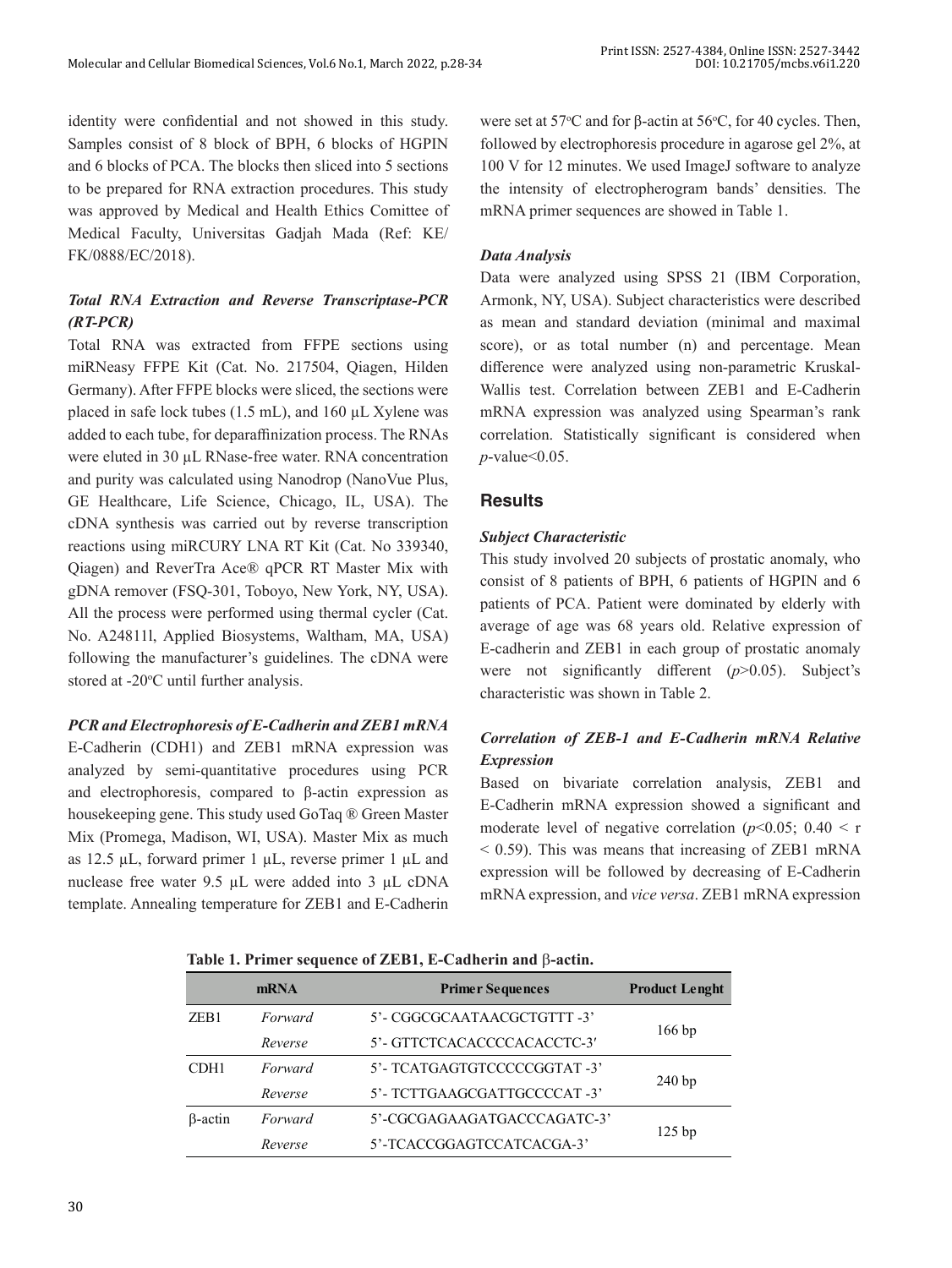| <b>Characteristic of Subject</b>                                | Value $(n=20)$              | $p$ -value      |
|-----------------------------------------------------------------|-----------------------------|-----------------|
| Age (years), mean $\pm$ SD (min-max)                            | $68 \pm 11.4$ (44–81)       |                 |
| Prostatic Anomaly Status, n (%)                                 |                             |                 |
| <b>BPH</b>                                                      | 8(40)                       |                 |
| <b>HGPIN</b>                                                    | 6(30)                       |                 |
| <b>PCA</b>                                                      | 6(30)                       |                 |
| Average of ZEB1 Relative expression,<br>$mean \pm SD$ (min-max) |                             | $0.781^{a}$     |
| <b>BPH</b>                                                      | $1.98 \pm 0.38$ (1.56–2.67) |                 |
| <b>HGPIN</b>                                                    | $2.06 \pm 0.35$ (1.57-2.58) |                 |
| <b>PCA</b>                                                      | $2.05 \pm 0.25$ (1.81-2.51) |                 |
| Average of E-Cadherin relative<br>expression, mean±SD (min–max) |                             | $0.745^{\circ}$ |
| <b>BPH</b>                                                      | $0.62 \pm 0.32$ (0.13-0.99) |                 |
| <b>HGPIN</b>                                                    | $0.61 \pm 0.28$ (0.18-0.90) |                 |
| <b>PCA</b>                                                      | $0.72 \pm 0.31$ (0.24-1.12) |                 |

**Table 2. Subject characteristic with prostatic anomaly.**

a Independent-samples Kruskal-Wallis test; significant if *p*-value<0.05.

could affect E-Cadherin mRNA expression as much as  $30,8\%$  ( $R^2=0.308$ ). Correlation of ZEB1 and E-Cadherin were shown in Figure 1. Meanwhile, average of ZEB1 and E-Cadherin mRNA expression were shown in Figure 2. Average of ZEB1 mRNA expression was 2.03±0.32 fold, and average of E-Cadherin mRNA expression was 0.65±0.29 fold.



PCA HGPIN BPH

**Figure 1. Gel Electrophoresis result of β-Actin (125bp), E-cadherin (240bp), and ZEB1 (166bp).**

### **Discussion**

Down-regulation of E-cadherin expression has been studied in many prostatic anomalies.<sup>30,31</sup> In line with current study, E-cadherin expression in BPH, HGPIN and PCA were in suppressed condition. A study using immunostaining on BPH specimen showed a reduced point of tight junction, destabilization of tight junction formation, increased of epithelial permeability, leakage of prostate-specific antigen and other secretory protein from glandular lumen into stromal compartment, as consequence of E-cadherin downregulation.<sup>30</sup> In prostatic intraepithelial neoplasia, lost of E-cadherin expression promote cell apoptosis and interfere epithelial integrity.<sup>31</sup> E-cadherin downregulation is a hallmark of EMT, and equally followed by mesenchymal neural cadherin (N-cadherin) upregulation. This transition induce cells to lose affinity and facilitate cell migration to distant organ.32 Alteration in normal E-cadherin structure and function resulting abnormal tissue architecture and onset of disease.33 The role of cell-cell adhesion in the metastasis of cancer has been investigated. To permit extravasation from the primary tumor and subsequent metastasis, the loss of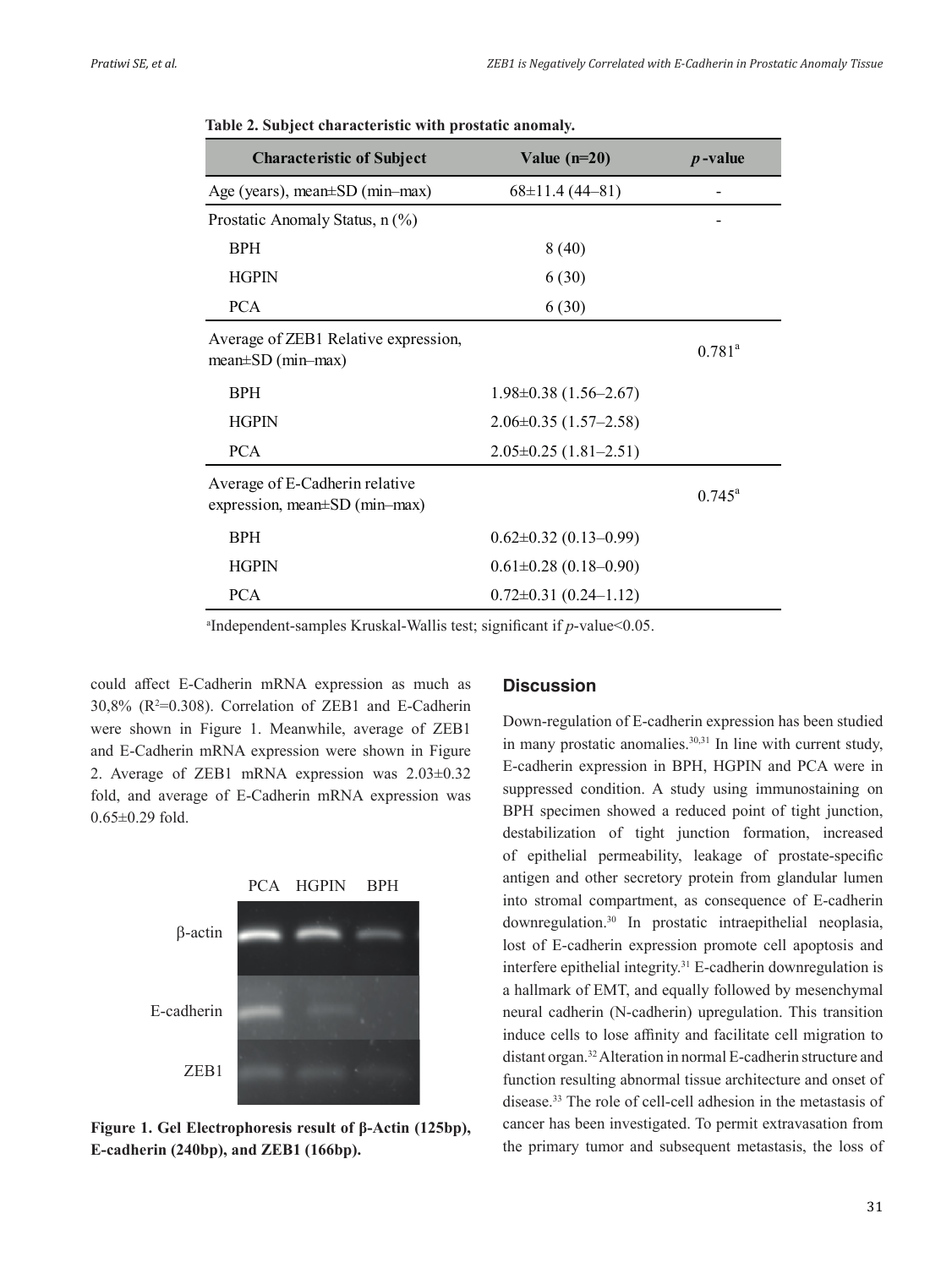

**Figure 2. Average of ZEB1 and E-Cadherin relative expression in prostatic anomaly.**

cell-cell adhesion is essential, and the loss of cell adhesion molecules has been associated with cancer progression.<sup>10</sup>

E-cadherin is a transmembrane protein that plays a key role in migration and cell adhesion. The β-catenin/APC pathway, which relates to cell proliferation and EMT, also involves E-cadherin. E-cadherin deficiency is associated with poor prognosis for all human patients with high-grade prostate tumors. E-cadherin downregulation in human medicine has been associated with numerous mechanisms, including copy number loss, somatic mutations, methylation, and inhibition mediated by ZEB1 and SRC family kinases.<sup>22,34</sup>

During EMT process, E-cadherin expression in transcriptional level is repressed by nuclear factor (E-cadherin transcriptional repressors, EcTRs) such as ZEB1. ZEB1 binds to E-box sequences of E-cadherin promoter region to suppress E-cadherin transcription.<sup>32</sup> ZEB1 has high specificity binding to E-box sequences of E-cadherin promoter region due to its helix-loop-helix motif. This motif is commonly found in transcription factors that bind DNA.<sup>29</sup> ZEB1 as transcription factors can induce this epithelial-to-mesenchymal switch.<sup>10</sup>

This result study was in line with previous study that E-cadherin and ZEB1 expression is negatively correlates. An *in vitro* study of prostate cancer cells revealed that ZEB1 plays an important role for transendhotelial migration of prostate cancer cell line. Many of epithelial genes, including

E-cadherin, were downregulate in condition of ZEB1 highly expressed. On contrary, in ZEB1 silenced cells, E-cadherin expression is highly expressed. This condition promotes migration and invasion of tumor-stroma interface.<sup>27</sup> Loss of E-cadherin and up-regulated ZEB1 expression has been associated with poor clinical condition in many malignancies, including prostate cancer. High expression of ZEB1 is associated with high Gleason score in prostate adenocarcinomas, and promotes aggressive phenotype in prostate cancer cell.<sup>35,36</sup> Recent studies showed that upregulation of ZEB1 induces chemoresistance due to enhanced DNA damage response and DNA repair ability.<sup>37</sup> Moreover, downregulation of E-cadherin expression from paraffin-embedded tumor tissue sample of patients with localized prostate cancer associated with recurrence of prostate cancer after one-year post-surgical.<sup>38</sup>

Limitation of this study was obtained in small sample size of patient with prostatic anomaly. However, our study provides more insight about correlation of E-cadherin and ZEB1 expression in BPH, HGPIN and PCA paraffinembedded tissue samples, especially in Indonesian patients.

#### **Conclusion**

In conclusion, our research has shown that ZEB1 is negatively correlate with E-cadherin mRNA expression due to EMT process in prostatic anomaly. High expression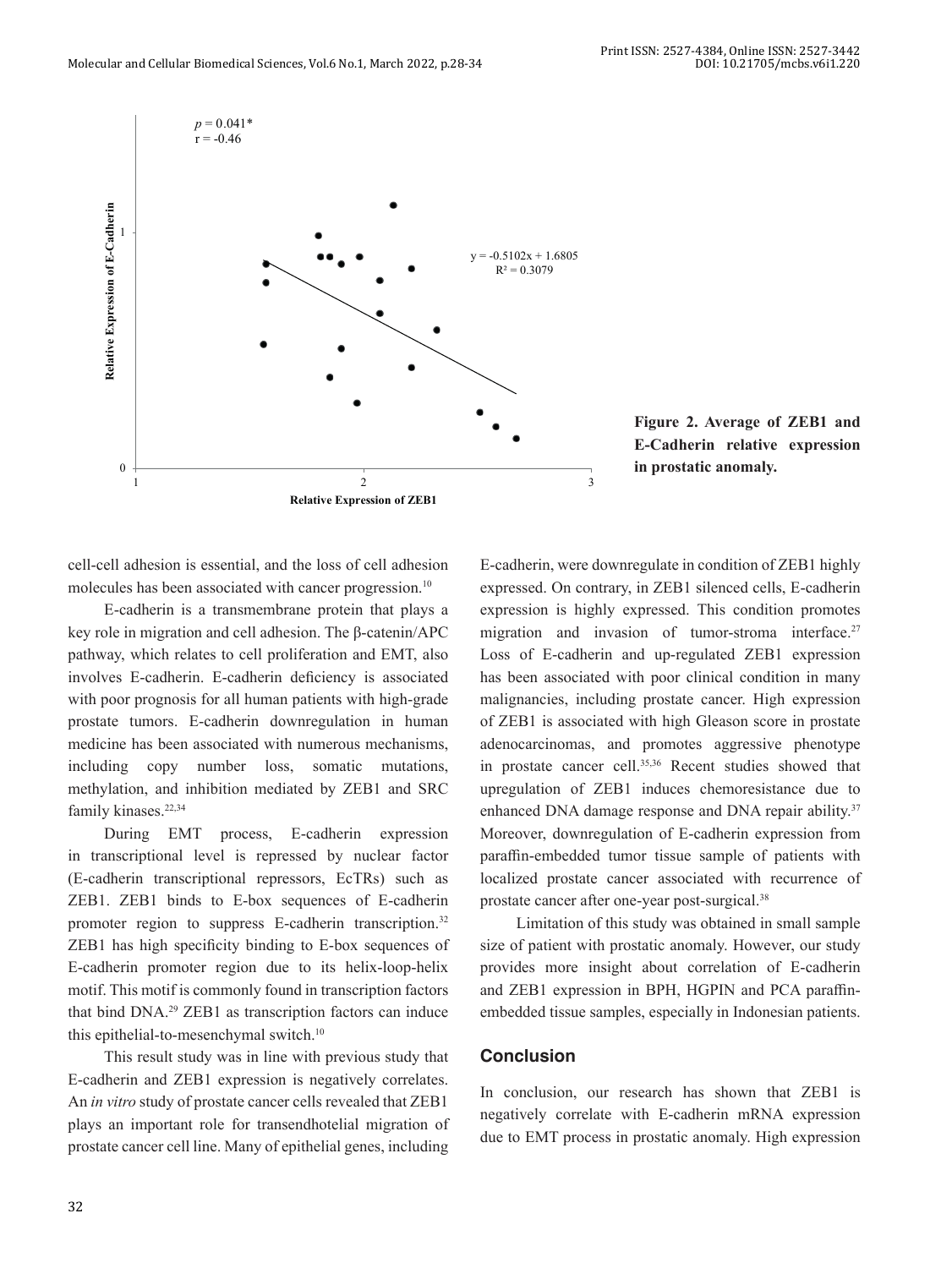of ZEB1 induced down-regulation of E-cadherin in BPH, HGPIN and PCA patients. This result may suggest an appropriate therapeutic target to prevent severity of illness and minimize the side effect of therapies. Various studies can be developed, especially the development of targeted therapy against ZEB1 to suppress the EMT process by increasing the expression of E-cadherin.

## **Acknowledgments**

Appreciations are given to staff of the anatomy laboratory, pathological anatomy laboratory, molecular biology laboratory, biochemistry laboratory, along with all of academician of the Faculty of Medicine, Public Health and Nursing, Universitas Gadjah Mada.

#### **References**

- 1. Lee CH, Akin-Olugbade O, Kirschenbaum A. Overview of prostate anatomy, histology, and pathology. Endocrinol Metab Clin North Am. 2011; 40(3): 565-75.
- 2. Zhang SJ, Qian HN, Zhao Y, Sun K, Wang HQ, Liang GQ, *et al.*  Relationship between age and prostate size. Asian J Androl. 2013; 15(1): 116-20.
- 3. Greco F, Inferrera A, La R, Navarra M, Casciaro M, Grosso G, *et al.*  The potential role of micrornas as biomarkers in benign prostatic hyperplasia : a systematic review and meta-analysis. Eur Urol Focus. 2018; 5(3): 497-507.
- 4. Al-Dabbagh AA-D, Mohammad EJ, Jaffal WN. Is high grade prostatic intraepithelial neoplasia a risk factor for prostate cancer?— a local study. Open J Urol. 2018; 8(1): 81765. doi: 10.4236/oju.2018.81001.
- 5. Zynger DL, Yang X. High-grade prostatic intraepithelial neoplasia of the prostate : the precursor lesion of prostate cancer. Int J Clin Exp Pathol. 2009; 2(4): 327-38.
- 6. American Cancer Society [Internet]. Cancer Facts and Figures 2017 [cited 2022 Jul 30]. Available from: https://www.cancer. org/research/cancer-facts-statistics/all-cancer-facts-figures/cancerfacts-figures-2017.html
- 7. Komite Penanggulangan Kanker Nasional. Pedoman Nasional Pelayanan Kedokteran Kanker Paru. Jakarta: Kementrian Kesehatan RI; 2017.
- 8. Wong MCS, Goggins WB, Wang HHX, Fung FDH, Leung C, Wong SYS, *et al.* Global incidence and mortality for prostate cancer: analysis of temporal patterns and trends in 36 countries. Eur Urol. 2016; 70(5): 862-74.
- 9. Bashir MN. Epidemiology of prostate cancer. Asian Pac J Cancer Prev. 2015; 16(13): 5137-41.
- 10. Voss G, Haflidadóttir BS, Järemo H, Persson M, Catela Ivkovic T, Wikström P, *et al.* Regulation of cell-cell adhesion in prostate cancer cells by microRNA-96 through upregulation of E-Cadherin and EpCAM. Carcinogenesis. 2020; 41(7): 865-74.
- 11. Pasquier J, Abu-Kaoud N, Al Thani H, Rafii A. Epithelial to mesenchymal transition in a clinical perspective. J Oncol. 2015; 2015: 792182. doi: 10.1155/2015/792182.
- 12. Larue L, Bellacosa A. Epithelial-mesenchymal transition in

development and cancer: Role of phosphatidylinositol 3′ kinase/ AKT pathways. Oncogene. 2005; 24(50): 7443-54.

- 13. Kalluri R, Weinberg RA. Review series The basics of epithelialmesenchymal transition. J Clin Invest. 2009; 119(6): 1420-8.
- 14. Burton LJ, Hawsawi O, Loyd Q, Henderson V, Howard S, Harlemon M, *et al.* Association of epithelial mesenchymal transition with prostate and breast health disparities. PLoS One. 2018; 13(9): e0203855. doi: 10.1371/journal.pone.0203855.
- 15. Tsoukalas N, Aravantinou-Fatorou E, Tolia M, Giaginis C, Galanopoulos M, Kiakou M, *et al.* Epithelial-mesenchymal transition in non small-cell lung cancer. Anticancer Res. 2017; 37(4): 1773-8.
- 16. Montanari M, Rossetti S, Cavaliere C, D'Aniello C, Malzone M, Vanacore D, *et al.* Epithelial-mesenchymal transition in prostate cancer: an overview. Oncotarget. 2017; 8(21): 35376-89.
- 17. Loboda A, Nebozhyn M V., Watters JW, Buser CA, Shaw PM, Huang PS, *et al.* EMT is the dominant program in human colon cancer. BMC Med Genomics. 2011; 4: 9. doi: 10.1186/1755-8794-4-9.
- 18. Petrova YI, Schecterson L, Gumbiner BM. Roles for E-cadherin cell surface regulation in cancer. Mol Biol Cell. 2016; 27(21): 3233-44.
- 19. Sugihara T. Loss of adherens junction protein e-cadherin is a biomarker of high-grade histology and poor prognosis in endometrial cancer. Ann Clin Lab Res. 2016; 4(1): 1-5.
- 20. Fei Y, Liu XS, Wang F, Wang W, Liu SL. E-cadherin expression in normal and abnormal tissue specimens from patients with pancreatic carcinoma. Lab Med. 2010; 41(8): 473-7.
- 21. Repetto O, De Paoli P, De Re V, Canzonieri V, Cannizzaro R. Levels of soluble e-cadherin in breast, gastric, and colorectal cancers. Biomed Res Int. 2014; 2014: 408047. doi: 10.1155/2014/408047.
- 22. Fonseca-Alves CE, Kobayashi PE, Leis-Filho AF, Lainetti P de F, Grieco V, Kuasne H, *et al.* E-cadherin downregulation is mediated by promoter methylation in canine prostate cancer. 2019; 10: 1242. doi: 10.3389/fgene.2019.01242.
- 23. Aigner K, Dampier B, Descovich L, Mikula M, Sultan A, Schreiber M, *et al.* The transcription factor ZEB1 (deltaEF1) promotes tumour cell dedifferentiation by repressing master regulators of epithelial polarity. Oncogene. 2007; 26(49): 6979-88.
- 24. Zhang P, Sun Y, Ma L. ZEB1: At the crossroads of epithelialmesenchymal transition, metastasis and therapy resistance. Cell Cycle. 2015; 14(4): 481-7.
- 25. Ran J, Lin DL, Wu RF, Chen QH, Huang HP, Qiu NX, *et al.* ZEB1 promotes epithelial-mesenchymal transition in cervical cancer metastasis. Fertil Steril. 2015; 103(6): 1606-1614.e2.
- 26. Ma Y, Zheng X, Zhou J, Zhang Y, Chen K. ZEB1 promotes the progression and metastasis of cervical squamous cell carcinoma via the promotion of epithelial-mesenchymal transition. Int J Clin Exp Pathol. 2015; 8(9): 11258-67.
- 27. Drake J, Strohbehn G, Bair T, Moreland J, Henry M. ZEB1 enhances transendothelial migration and represses the epithelial phenotype of prostate cancer cells. Mol Biol Cell. 2009; 20(8): 2207-17.
- 28. Bery F, Figiel S, Kouba S, Fontaine D, Guéguinou M, Potier-Cartereau M, *et al.* Hypoxia promotes prostate cancer aggressiveness by upregulating EMT-activator Zeb1 and SK3 channel expression. Int J Mol Sci. 2020; 21(13): 4786. doi: 10.3390/ijms21134786.
- 29. Wong TS, Gao W, Chan JYW. Transcription regulation of E-cadherin by zinc finger E-box binding homeobox proteins in solid tumors. Biomed Res Int. 2014; 2014: 921564. doi: 10.1155/2014/921564.
- 30. Li F, Pascal LE, Stolz DB, Wang K, Zhou Y, Chen W, *et al.* E-cadherin is downregulated in benign prostatic hyperplasia and required for